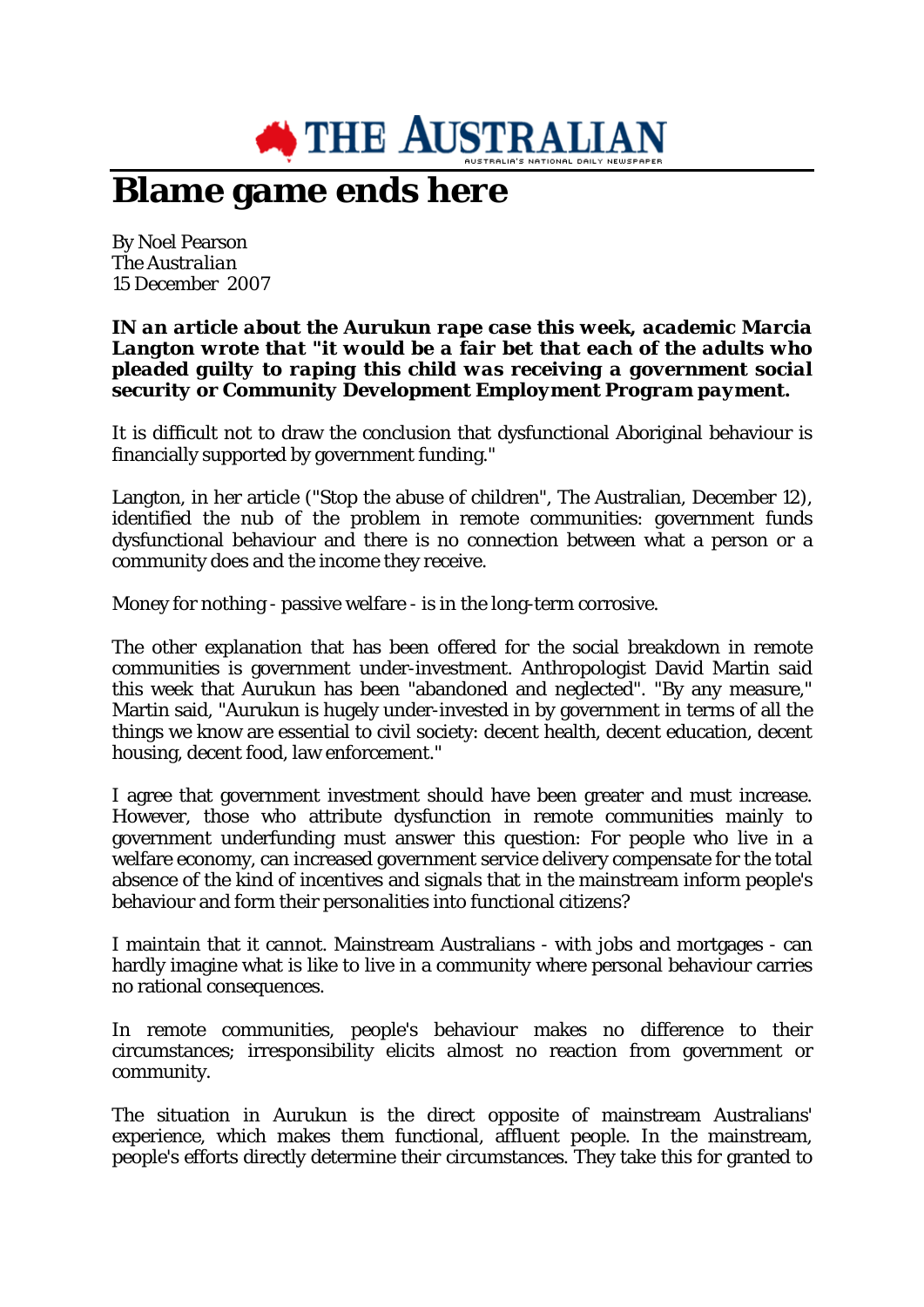such an extent that it has taken them many years to understand what is missing in places such as Aurukun.

I and other Cape York people have advocated a fundamental change from unconditional to conditional welfare. There are many more dimensions to our reform agenda, but putting in place some basic, universal obligations on adults who receive income support through the social security system is key.

When everything in a person's life is provided by someone else and nothing is expected in return, you set in place an economic and social system of taking and no giving. Then you add alcohol to the mix and, later on, drugs. And you keep giving the money for free. So that recipients can pay for food, shelter and necessities, but increasingly, as addictions grow, the money is allocated to grog, drugs and gambling.

And you do this in a society where what the anthropologists call "demand sharing" is a strong part of the cultural system: people in kin relationships cannot resist sharing their consideration and possessions.

But it's not barramundi or wild honey that is shared: it is money for drinking, drugtaking and gambling. Unconditional welfare plus addictions plus demand sharing: you have all the ingredients for social disintegration and the abandonment of responsibility.

For this analysis we have been accused of blaming the victim. But, as Langton pointed out, remote indigenous people are victims of dehumanising government policies.

The worst of these policy failures is the total disconnect between income support (including CDEP), which is mainly federal, and government service delivery, which is mainly provided by the Queensland Government.

The Family Responsibilities Commission, which is the centrepiece of the social reforms that the Cape York Institute has suggested to the Australian and Queensland governments, is intended to remedy this fatal systemic flaw.

The FRC will be charged with making decisions about whether welfare recipients are fulfilling their obligations. We have recommended that four obligations be attached to welfare payments. In short:

\* Each adult who receives welfare payments and is the parent or legal guardian of a child should be required to ensure that the child maintains a 100 per cent school attendance record (other than explained absences).

\* All adults must not cause or allow children to be neglected or abused.

\* All adults must not commit drug, alcohol, gambling or family violence offences.

\* All adults must abide by conditions related to their tenancy in public housing.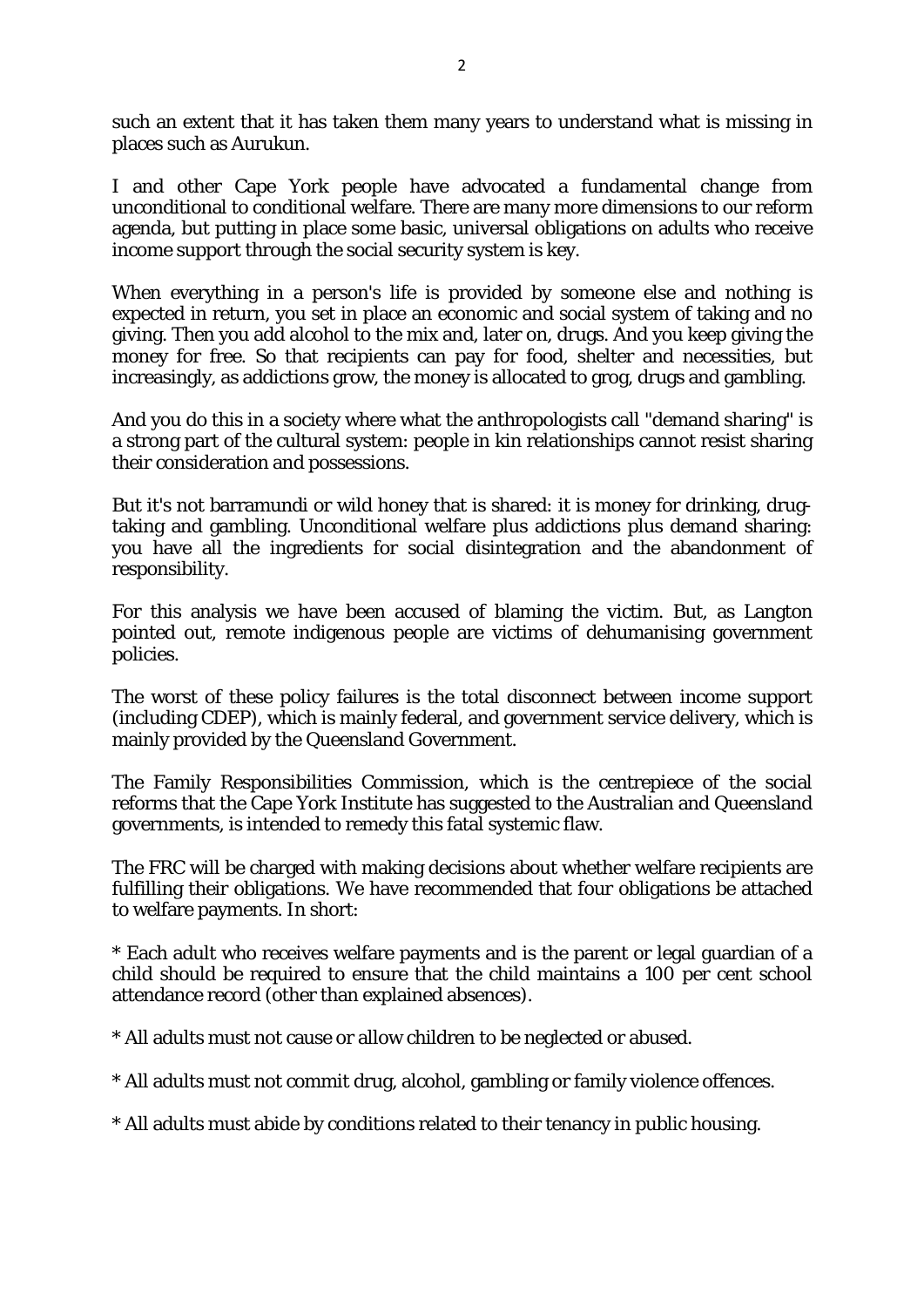Our plan provides for a retired magistrate to chair a panel in each community, including two senior elders from the community, to make the relevant decisions and hold individuals accountable to their families and especially their children.

We proposed that the Queensland Government create the FRC (the Howard government allocated funding for its operation) because this body needs to work closely with state government agencies, such as the Queensland departments of education and child safety.

Let me illustrate how the FRC is intended to work by explaining how it could have intervened in the dysfunction that led to rape of the 10-year-old Wik girl.

If the FRC had been in place before the girl returned to Aurukun from Cairns, it is possible the gang rape would not have occurred. For instance, the mother of the girl could have been referred to the FRC for failing to meet one or more of the obligations outlined above. If the girl did not have a 100 per cent school attendance rate (a reasonable assumption), or if she was unsupervised by her mother and not kept safe, then the mother would have been referred to the FRC. The issuance of a child protection order and the subsequent removal of the girl from Aurukun would also have triggered a referral of the mother to the FRC.

Assuming the mother was referred to the FRC for not meeting these obligations, the two local elders and the retired magistrate would have been able to refer the mother to support services to address her and her family's challenges, such as a program to improve her parenting skills, alcohol rehabilitation, or assistance with money management.

A case manager would also have been appointed to provide support and advice to the mother, and to assist the FRC. The FRC could also have referred the girl (reportedly intellectually impaired) to appropriate mental health services.

The FRC could also have redirected the mother's welfare payments to a responsible adult who would care for the girl. Alternatively, the FRC could have redirected the mother's welfare payments to our proposed conditional income management regime, whereby the family does not lose the benefit of its income. Rather, the FRC would determine that the welfare payments must be spent on essential expenses such as food, rent, bills, medicine and education.

The FRC would also have been able to intervene in the cases of the alleged perpetrators. The parents of the younger perpetrators would have been referred to the FRC if their boys did not have a 100 per cent school attendance rate or if they were left unsupervised and not kept safe. Likewise, the adult perpetrators would have come to the attention of the FRC if they had breached alcohol or violence laws. The FRC could have referred these parents and adults to support services.

The anticipated results of the introduction of the FRC are that local indigenous authority is rebuilt, the essential expenses of children are met, welfare payments are not spent on grog and gambling, parents take increased responsibility for their children and positive social norms are restored with regard to issues such as education, child neglect and alcohol abuse.